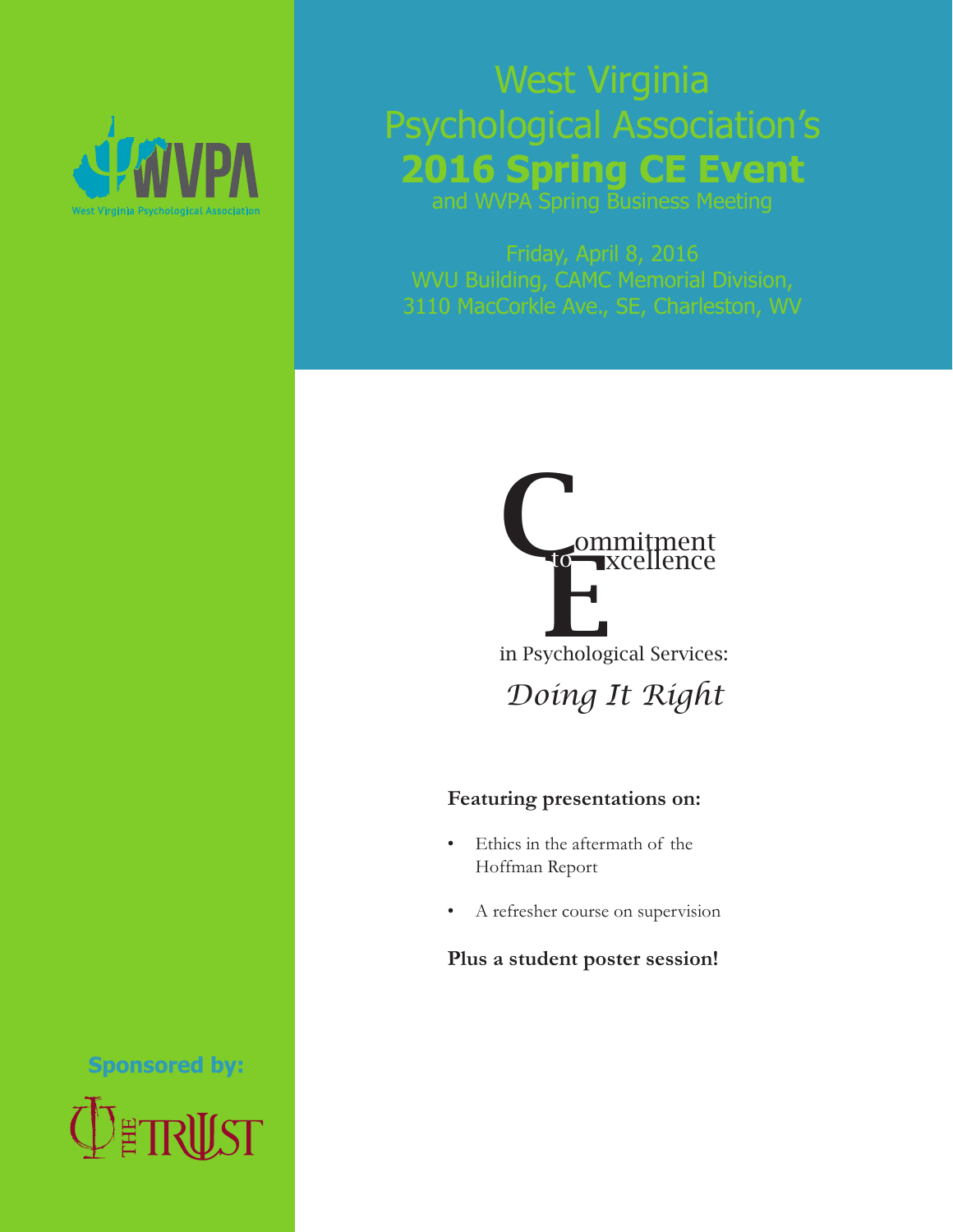# **About the Presenters**

### **Martin Amerikaner, PhD**

Dr. Amerikaner is Professor in the Department of Psychology at Marshall University, and serves as WVPA's APA Council Representative. He earned his undergraduate degree at State University of New York, his masters and doctorate at University of Florida.

### **Jack Berkley, PsyD**

Dr. Berkley is in private practice in Shepherdstown. He earned his undergraduate degree from University of Maryland, his M.A. from Hood College and his Psy.D. from Antioch New England Graduate School. He serves as Public Education Coordinator for the association.

### **Patrick Kerr, PhD**

Dr. Kerr is employed by the Department of Behavioral Medicine and Psychiatry at the West Virginia University School of Medicine-Charleston Division. He earned his undergraduate degree from University of Central Florida and his masters and doctorate degrees from University of North Dakota.

### **John Linton, PhD, ABPP**

Dr. Linton is Associate Vice President for Health Sciences and Dean of the West Virginia University School of Medicine - Charleston Division. He received his M.A. and Ph.D. from Kent State University.

## **Friday Morning**

### **Ripples: Exploring Ethical Issues Raised By the Hoffman Report and its Aftermath**

**Marty Amerikaner, PhD, with Jack Berkley, PsyD, Patrick Kerr, PhD, John Linton, PhD, ABPP**

### **Level: Intermediate (3.0 CE)**

Two years ago APA hired former federal prosecutor David Hoffman to investigate a series of long-standing allegations of impropriety within the national organization tied to policies and practices associated with psychologists working within national security sites. Hoffman issued his report early last year, in which he reached several conclusions that sent shock waves through the psychology community, and led to resignations and terminations at the highest level of the APA. In the wake of the Hoffman report, APA's Council of Representatives (COR) passed new policy resolutions significantly changing the permissible role of psychologists in security related settings and requesting modifications to the APA ethics code and the operations of the ethics office. In this program, panelists will present and discuss a variety of ethical and practice issues associated with the Hoffman report and its repercussions.

Please read through the Hoffman report executive summary [\(http://www.apa.org/independent](http://www.apa.org/independent-review/revised-report.pdf)[review/revised-report.pdf\)](http://www.apa.org/independent-review/revised-report.pdf) and related materials associated with APA's actions [\(http://www.apa.](http://www.apa.org/independent-review/index.aspx) [org/independent-review/index.aspx\)](http://www.apa.org/independent-review/index.aspx).

### *Objectives:*

Participants will be able to:

- 1. Identify ethical principles and standards of professional behavior to which the Hoffman report draws attention.
- 2. Discuss contrasting ethical arguments concerning key elements of the process used by Mr. Hoffman, the data upon which his conclusions were based, and the conclusions that he reached
- 3. Discuss APA actions in the wake of the report and reactions of other individuals and groups to those actions in terms of ethical principles, professional values and standards of behavior.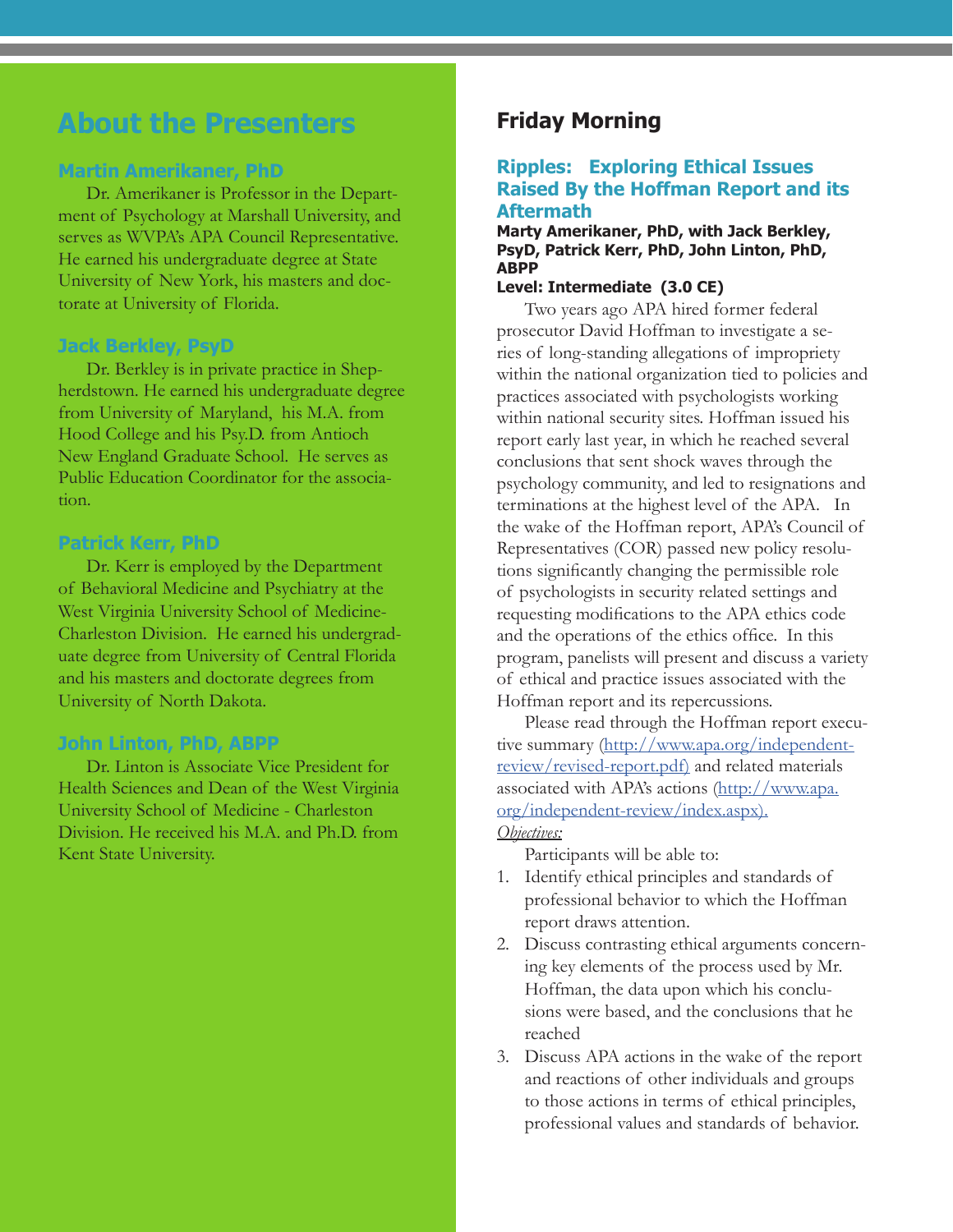### **Friday Afternoon**

#### **Supervision: A Refresher Course**

#### **Jeffrey Hammond, PhD, with Jeff Harlow, PhD, and Kerri Linton, MA Level: Novice (3.0 CE)**

This workshop is designed for all skill levels. The presentation will focus upon the supervisory relationship, Board requirements, ethical issues and best practices in supervision. This workshop will explore all aspects of Psychology Licensure in West Virginia, and will include panel discussions, role play and question and answer opportunities. All supervisors and supervisees are encouraged to attend.

Participants will be able to:

- List at least two common areas of concern presented by supervising psychologists in West Virginia.
- Specify at least one area of development in their supervisory/supervisee relationship.
- List two aspects of supervisisee' role in their Supervision Contract.

# **About the Presenters**

### **Jeff Hammond, PhD**

Dr. Hammond is Assistant Professor, Department of Behavioral Medicine and Psychiatry, West Virginia University and president of Psychology Associates, PLLC. He earned Ph.D. from Alliant University, his M.A. from Loyola College and his B.A. from West Liberty State College. He is a past president of the West Virginia Psychological Association ad is chairman of the WV Board of Examiners of Psychologists.

#### **Jeff Harlow, PhD**

Dr. Harlow is Executive of the West Virginia Board of Examiners of Psychologists and has a private practice. He earned his undergraduate and masters degrees at West Virginia University and his doctorate degree from Florida State University.

#### **Kerri Linton, MA**

Ms. Linton is on the staff of Psychological Consultation & Assessment in Cross Lanes, WV. She earned her undergraduate and M.A. degrees in psychology from West Virginia University. She is secretary of the WV Board of Examiners of Psychologists.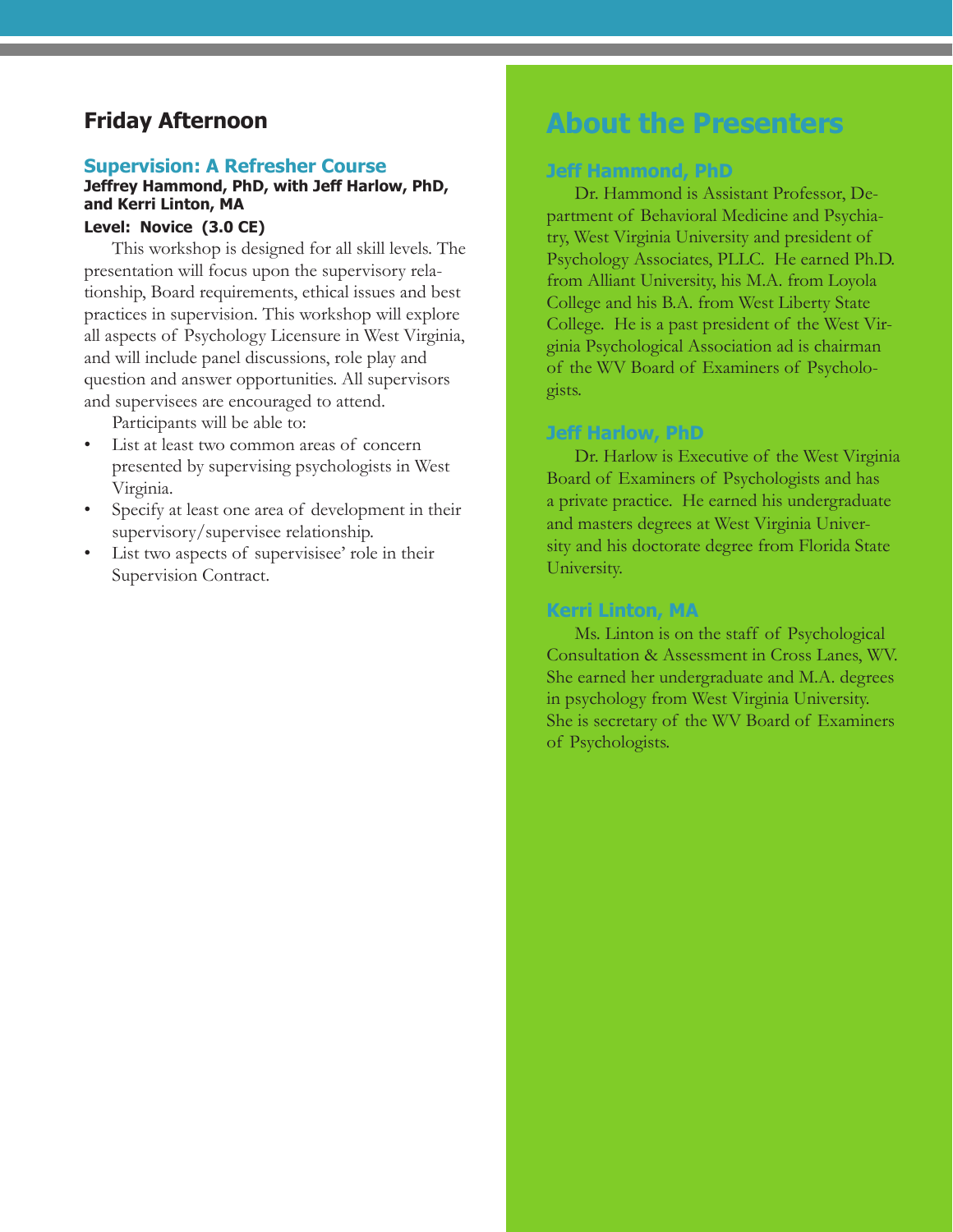### **Registration**

- Registration begins at 8:00 AM.
- Parking is available on the CAMC campus.
- This facility is fully handicapped accessible. If you have a disability that requires special accommodations or assistance, please call 304.345.5805.
- The workshops begin promptly at 8:30 AM.
- Lunch and two refreshment breaks are provided.
- Skill level: Psychologists and psychology graduate students at all levels.
- APA Standards for awarding credit prohibit offering variable credit for partial workshop attendance. Those arriving late or leaving a workshop early will not receive CE credit. WVPA maintains responsibility for the program.
- An additional \$25 will be charged for late registrations, with \$50 charged for on-site registrants.
- Registrations can be made online or by mail.
- Payment must accompany all registrations.

# **CE Credits**

The West Virginia Psychological Association (WVPA) is approved by the American Psychological Association to sponsor continuing education for psychologists. The West Virginia Psychological Association maintains responsibility for this program and its content.



Grievances about the workshop may be addressed to the WVPA in writing.

Cancellations: Registration is payable in full PRIOR to the event. We cannot guarantee on-site registration space, handouts, name badges or meals. Please pre-register before April 1, 2016. In the event of a cancellation prior to 72 hours before the event (by noon), all fees paid shall be refunded except for a \$25 per person processing charge. Cancellations less than 72 hours before (by noon) shall be subject to an additional processing charge of 50% of the published selected fee of the event registration to cover costs incurred in sponsoring the program.

# **2016 Spring Poster Information**

Must be submitted online (see next page)

\_\_\_\_\_\_\_\_\_\_\_\_\_\_\_\_\_\_\_\_\_\_\_\_\_\_\_\_\_\_\_\_\_\_\_\_\_\_ \_\_\_\_\_\_\_\_\_\_\_\_\_\_\_\_\_\_\_\_\_\_\_\_\_\_\_\_\_\_\_\_\_\_\_\_\_ \_\_\_\_\_\_\_\_\_\_\_\_\_\_\_\_\_\_\_\_\_\_\_\_\_\_\_\_\_\_\_\_\_\_\_\_\_\_\_

\_\_\_\_\_\_\_\_\_\_\_\_\_\_\_\_\_\_\_\_\_\_\_\_\_\_\_\_\_\_\_\_\_\_\_\_\_\_\_ \_\_\_\_\_\_\_\_\_\_\_\_\_\_\_\_\_\_\_\_\_\_\_\_\_\_\_\_\_\_\_\_\_\_\_\_\_\_\_ \_\_\_\_\_\_\_\_\_\_\_\_\_\_\_\_\_\_\_\_\_\_\_\_\_\_\_\_\_\_\_\_\_\_\_\_\_\_\_ \_\_\_\_\_\_\_\_\_\_\_\_\_\_\_\_\_\_\_\_\_\_\_\_\_\_\_\_\_\_\_\_\_\_\_\_\_\_\_ \_\_\_\_\_\_\_\_\_\_\_\_\_\_\_\_\_\_\_\_\_\_\_\_\_\_\_\_\_\_\_\_\_\_\_\_\_\_\_ \_\_\_\_\_\_\_\_\_\_\_\_\_\_\_\_\_\_\_\_\_\_\_\_\_\_\_\_\_\_\_\_\_\_\_\_\_\_

- 1. Title of Poster: \_\_\_\_\_\_\_\_\_\_\_\_\_\_\_\_\_\_\_\_\_\_\_\_\_
- 2. Authors and Affiliations: \_\_\_\_\_\_\_\_\_\_\_\_\_\_\_

3. Who will be the author(s) actually present and presenting the poster? \_\_\_\_\_\_\_\_\_\_\_\_\_\_\_\_\_\_\_\_

\_\_\_\_\_\_\_\_\_\_\_\_\_\_\_\_\_\_\_\_\_\_\_\_\_\_\_\_\_\_\_\_\_\_\_\_\_\_\_ \_\_\_\_\_\_\_\_\_\_\_\_\_\_\_\_\_\_\_\_\_\_\_\_\_\_\_\_\_\_\_\_\_\_\_\_\_\_\_ \_\_\_\_\_\_\_\_\_\_\_\_\_\_\_\_\_\_\_\_\_\_\_\_\_\_\_\_\_\_\_\_\_\_\_\_\_\_\_ \_\_\_\_\_\_\_\_\_\_\_\_\_\_\_\_\_\_\_\_\_\_\_\_\_\_\_\_\_\_\_\_\_\_\_\_\_\_\_

\_\_\_\_\_\_\_\_\_\_\_\_\_\_\_\_\_\_\_\_\_\_\_\_\_\_\_\_\_\_\_\_\_\_\_\_\_\_\_ \_\_\_\_\_\_\_\_\_\_\_\_\_\_\_\_\_\_\_\_\_\_\_\_\_\_\_\_\_\_\_\_\_\_\_\_\_\_\_ \_\_\_\_\_\_\_\_\_\_\_\_\_\_\_\_\_\_\_\_\_\_\_\_\_\_\_\_\_\_\_\_\_\_\_\_\_

- 4. Name of submitting author: \_\_\_\_\_\_\_\_\_\_\_
- 5. E-mail: \_\_\_\_\_\_\_\_\_\_\_\_\_\_\_\_\_\_\_\_\_\_\_\_\_\_\_\_\_
- \_\_\_\_\_\_\_\_\_\_\_\_\_\_\_\_\_\_\_\_\_\_\_\_\_\_\_\_\_\_\_\_\_\_\_\_\_\_\_ 6. Telephone: \_\_\_\_\_\_\_\_\_\_\_\_\_\_\_\_\_\_\_\_\_\_\_\_\_\_
- 7. Fax: \_\_\_\_\_\_\_\_\_\_\_\_\_\_\_\_\_\_\_\_\_\_\_\_\_\_\_\_\_\_\_\_
- 8. Mailing Address: \_\_\_\_\_\_\_\_\_\_\_\_\_\_\_\_\_\_\_\_\_\_
- 9. Abstract (500 words or less use additional paper if needed):

\_\_\_\_\_\_\_\_\_\_\_\_\_\_\_\_\_\_\_\_\_\_\_\_\_\_\_\_\_\_\_\_\_\_\_\_\_\_\_ \_\_\_\_\_\_\_\_\_\_\_\_\_\_\_\_\_\_\_\_\_\_\_\_\_\_\_\_\_\_\_\_\_\_\_\_\_\_\_ \_\_\_\_\_\_\_\_\_\_\_\_\_\_\_\_\_\_\_\_\_\_\_\_\_\_\_\_\_\_\_\_\_\_\_\_\_\_\_ \_\_\_\_\_\_\_\_\_\_\_\_\_\_\_\_\_\_\_\_\_\_\_\_\_\_\_\_\_\_\_\_\_\_\_\_\_\_\_ \_\_\_\_\_\_\_\_\_\_\_\_\_\_\_\_\_\_\_\_\_\_\_\_\_\_\_\_\_\_\_\_\_\_\_\_\_\_ \_\_\_\_\_\_\_\_\_\_\_\_\_\_\_\_\_\_\_\_\_\_\_\_\_\_\_\_\_\_\_\_\_\_\_\_\_\_\_ \_\_\_\_\_\_\_\_\_\_\_\_\_\_\_\_\_\_\_\_\_\_\_\_\_\_\_\_\_\_\_\_\_\_\_\_\_\_\_ \_\_\_\_\_\_\_\_\_\_\_\_\_\_\_\_\_\_\_\_\_\_\_\_\_\_\_\_\_\_\_\_\_\_\_\_\_\_\_ \_\_\_\_\_\_\_\_\_\_\_\_\_\_\_\_\_\_\_\_\_\_\_\_\_\_\_\_\_\_\_\_\_\_\_\_\_\_\_ \_\_\_\_\_\_\_\_\_\_\_\_\_\_\_\_\_\_\_\_\_\_\_\_\_\_\_\_\_\_\_\_\_\_\_\_\_\_\_ \_\_\_\_\_\_\_\_\_\_\_\_\_\_\_\_\_\_\_\_\_\_\_\_\_\_\_\_\_\_\_\_\_\_\_\_\_\_\_

\_\_\_\_\_\_\_\_\_\_\_\_\_\_\_\_\_\_\_\_\_\_\_\_\_\_\_\_\_\_\_\_\_\_\_\_\_\_\_ \_\_\_\_\_\_\_\_\_\_\_\_\_\_\_\_\_\_\_\_\_\_\_\_\_\_\_\_\_\_\_\_\_\_\_\_\_\_\_ \_\_\_\_\_\_\_\_\_\_\_\_\_\_\_\_\_\_\_\_\_\_\_\_\_\_\_\_\_\_\_\_\_\_\_\_\_\_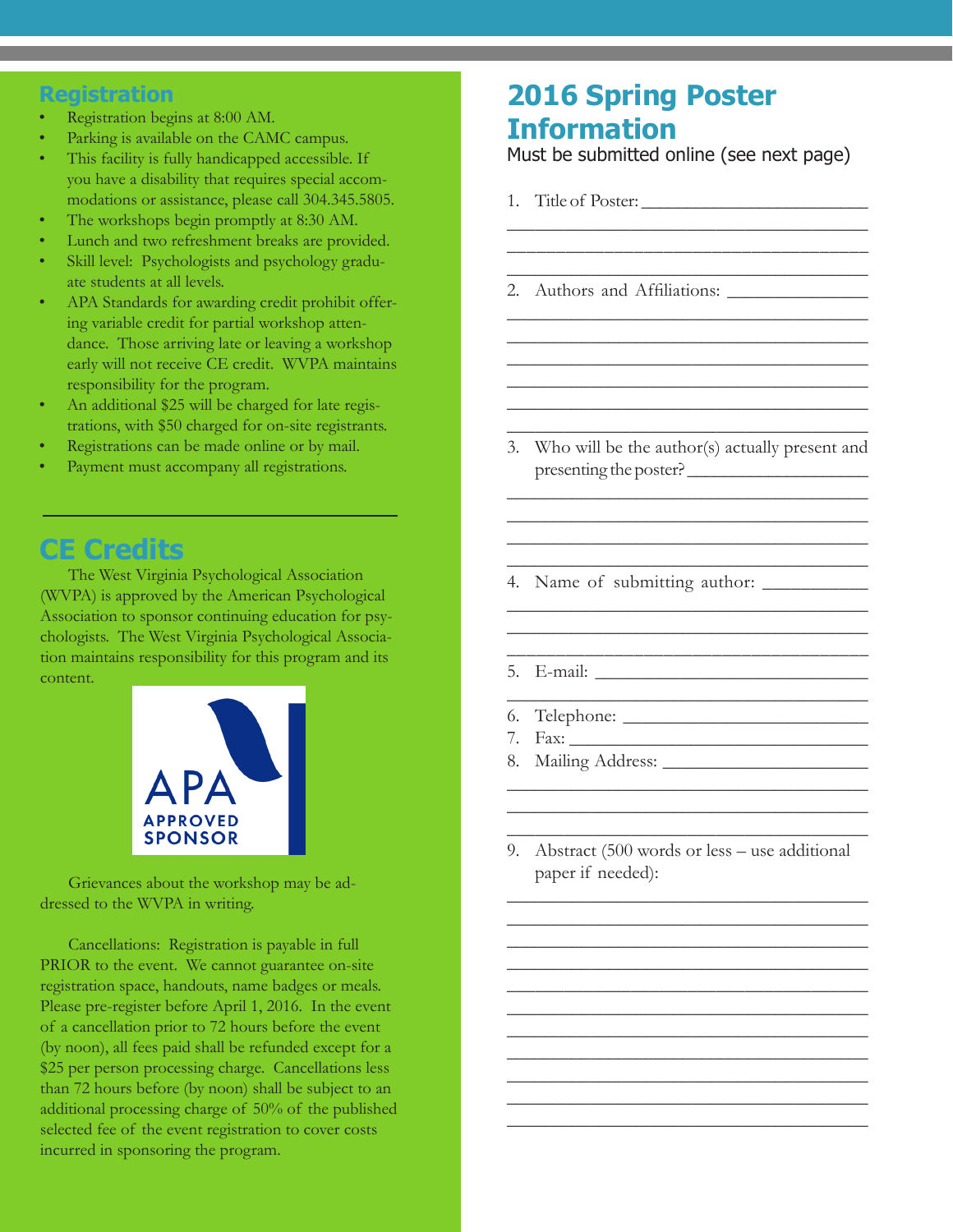# **Poster Information**

### **Date and Time of Poster Session:**

The poster session will take place at the conference on Friday, April 8, at 10:00 AM.

### **Types of Posters Accepted:**

Students are encouraged to present research posters focusing on topics related to psychology. Research projects may be literature reviews, thesis or dissertations, as well as proposed projects (which must include a literature review, hypothesis, methods and how the anticipated findings may influence the field). Please contact Dr. Jennifer Tiano at tiano@ marshall.edu if you have any questions regarding the appropriateness of your project.

### **Poster Submissions:**

Poster applications must be submitted electronically at [http://www.marshall.edu/psych/wvpa-post](http://www.marshall.edu/psych/wvpa-poster-submission-form/)[er-submission-form/](http://www.marshall.edu/psych/wvpa-poster-submission-form/).

### **Submission Receipt Deadline:**

All submissions must be RECEIVED no later than Friday, March 11.

### **Registration:**

At least one of the authors (and all authors present) must be registered for the conference.

### **Poster Size:**

Posters should be 2 feet by 3 feet for easel-only display.

### **Notification of Acceptance:**

You will be notified by e-mail about the acceptance of your poster by March 18.

### **Agenda**

### **6 CE Credits Friday, April 8, 2016**

| Registration<br>Room 4020 Foyer                                                                  | 8:00 AM    |
|--------------------------------------------------------------------------------------------------|------------|
| Ripples: Exploring Ethical Issues Raised By the<br>Hoffman Report and its Aftermath<br>Room 4020 | $8:30$ AM  |
| <i>Poster Session</i><br>Room 4020 Foyer                                                         | $10:00$ AM |
| Lunch / Business Meeting<br>Room 4020                                                            | 12:00 PM   |
| Supervision: A Refresher Course<br>Room 4020                                                     | $1:30$ PM  |
| Adjourn                                                                                          | 5:00 PM    |

# **Hotel Information**

While the conference is on the campus of CAMC in Kanawha City, those coming in Thursday night should call Four Points by Sheraton, 600 Kanawha Blvd., E., Charleston. To make your reservation by the **March 25 deadline**, call (304) 344-4092 and ask for the WVPA rate. The cost of a room is \$112.00 per room, plus taxes and \$10 for overnight parking.